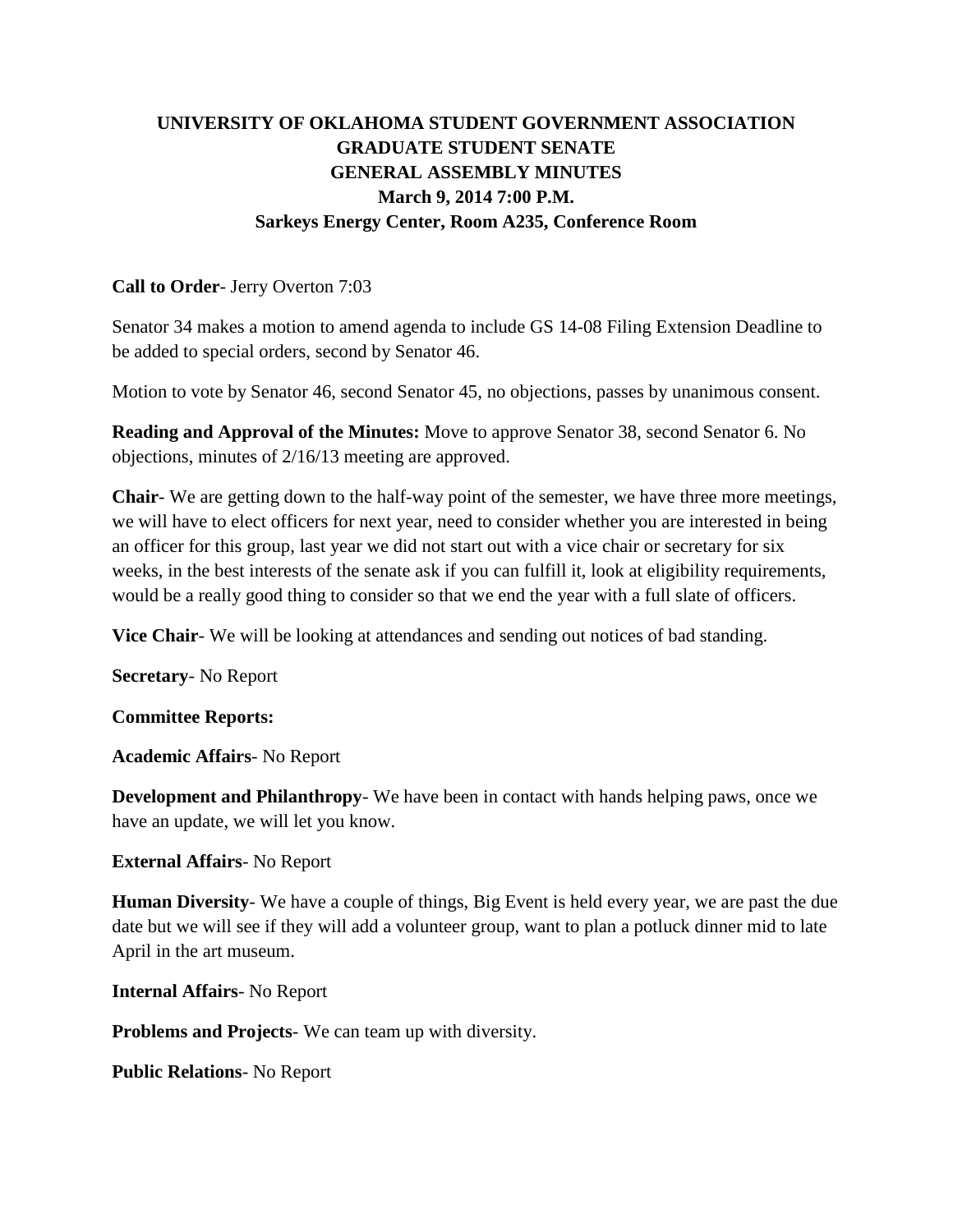**Ways and Means**- Grants turned in a week ago, there are about 103 grants, unlike last semester we'll split grading into two sections, did one today, two next meeting.

Jerry- When will we have a final decision for Ways and Means?

Ways and Means- The very beginning of April.

External affair- We have collected survey responses, we will draft a letter to advise two departments to be in line with the rest of the university, most departments will probably listen to our inputs.

### **Special Orders**

Motion by Senator 88 to move GS 14-07 and GS 14-09 to Special Orders, second by Senator 45.

Vote on moving these bills to Special Orders, no opposition, bills are moved by unanimous consent.

GS 14-07 The Concurring Resolution directing the maintenance of access to affordable higher education at all public institutions in the State of Oklahoma

Senator 34: On information, should the Vice Chair chair because of bias due to the Chair being a coauthor?

Jerry- Ok.

[Chair and Vice Chair trade places temporarily]

John: This resolution is that the state would like to cut funding further, we want to say enough is enough, will accept a friendly amendment to add additional supporters.

Senator 34: Do mind me seeing this so I can do the friendly amendment?

Senator 34: Follow-up, are you guys planning on renaming the file?

John: I don't plan on renaming the file.

Senator 6: This bill is purely symbolic, what's the downside if we don't pass it?

John- It is not symbolic, it is voicing the opinions of the student body, sends a clear message, the SGA has taken minimal steps towards combating these ridiculous cuts.

Senator 77: What has President Boren done?

John: President Boren has taken out advertising to write an opinion about these cuts.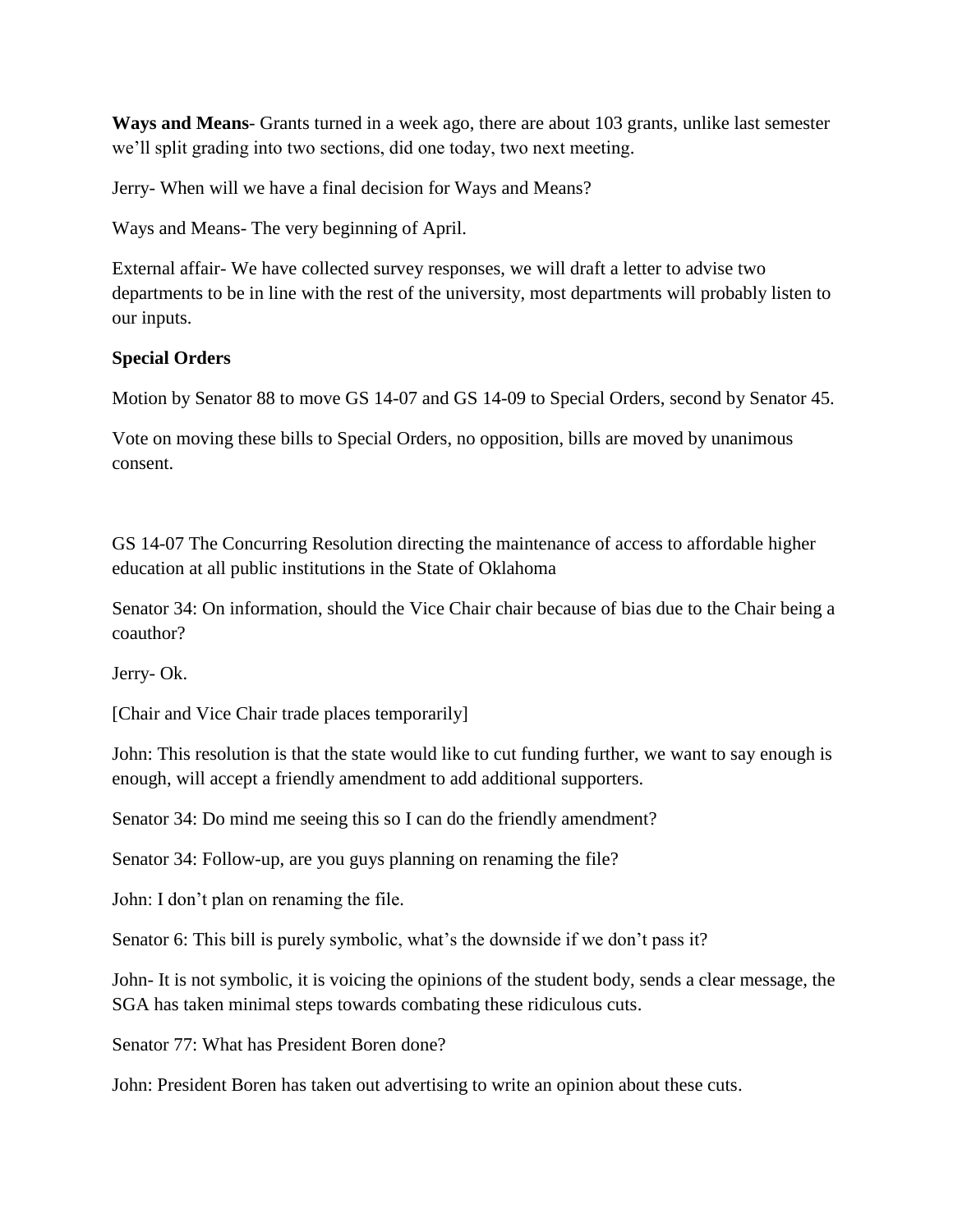Vice chair: Motion to amend list of supporters, second by Senator 34.

Friendly amendment accepted

Motion to pass by unanimous consent by Senator 86, second by Senator 5, no objections, bill passes.

GS 14-09 The Parking Appeals Appointment Board

Motion to bring to the floor by Senator 86, second by Senator 45, bill brought to the floor.

[Author speaks on the bill.]

Senator 34: Motion to pass by unanimous consent, second by Senator 31, no opposition, bill passes.

GS 14-08 Filing Extension Deadline Motion to bring 45, 29, no oppsotion

Filing extension act is on floor

Senator 34: Is the chair aware it is available on SGA website.

Jerry- Yes.

Matt- Filing for the Spring SGA elections ended Feb 7, deadline was publicized, on Tuesday before deadline 500 signatures collected, we are the only candidates right now, we don't want the deadline extended.

Senator 34: Can you give me an estimate of how each position would increase?

There will be definite increases

75: when and how were students notifed of the date change

Author- it has been predetermined then the time came to change the dates, we corrected the dates

75: how was the student body informed

Author- Up until the first ten days of February, then we looked through code annotated, form was only online for a couple days.

Senator 75: Follow-up, did you committee send out a mass communication? Did you send out an email explicitly?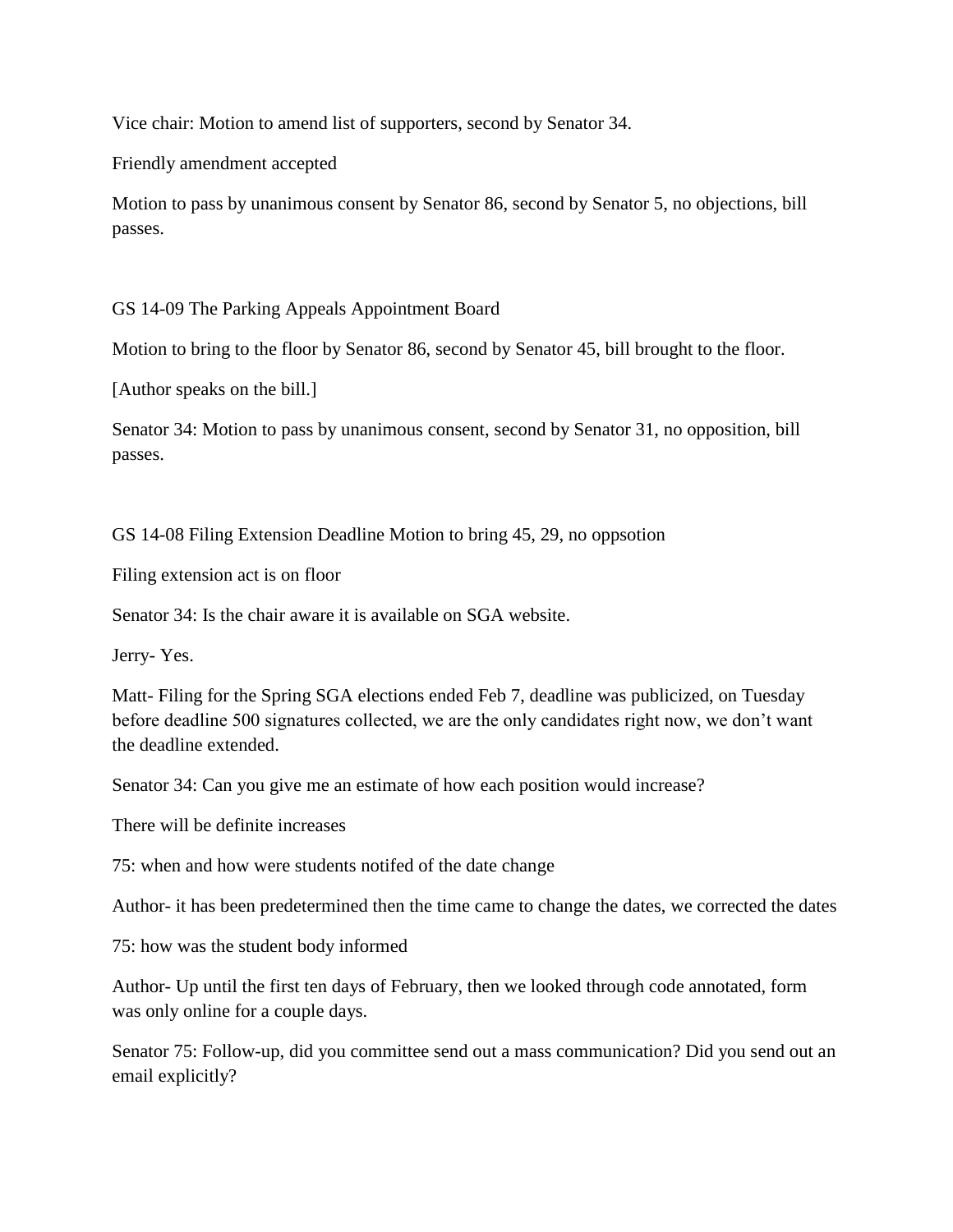Author- No, only word of mouth.

34: If we are to pass this, how will students know this filing extension exists?

Author- All proper means of PR will be used

Senator 31: If we pass it, by the end of the night would we see an email sent out?

Author- It has to pass Student Congress as well. However, no one has turned in financial reports yet.

Senator 31: This is a process to get them in?

Author- Yes.

Senator 34: Are you aware that the first time any advisors were addressed for elections was the 25<sup>th</sup> of February?

Author- I was not aware.

John: Is the chair aware this has to pass by 2/3s authority?

Jerry- No, but I am aware now.

George- The legislation process is that if it passes by 2/3s, it doesn't go into effect until signed or left on desk for seven days, with the deadlines we have, we don't know what Madalin will do, might be that dates get changed and Madalin signs after it is passed, for it to be meaningful then filing dates would have be allowed for Madalin to sign it.

Senator 34: Are you aware of when additional meetings candidates will have to go to will be scheduled?

Author: All can be decided according to whether this bill passes.

Senator 20: Only 13 people applied for 21 positions?

Author- Only 13 people applied.

Senator 20: There are still vacant positions. Out of fairness, some people met the deadline.

Author- If things are going to be open, everything should be open, each position should be open.

Senator 34: If we are to amend the filing dates what would be the absolute latest you would accept?

Author- We would want a minimum of one day.

Senator 34: Could you answer the absolute latest you'd be okay with?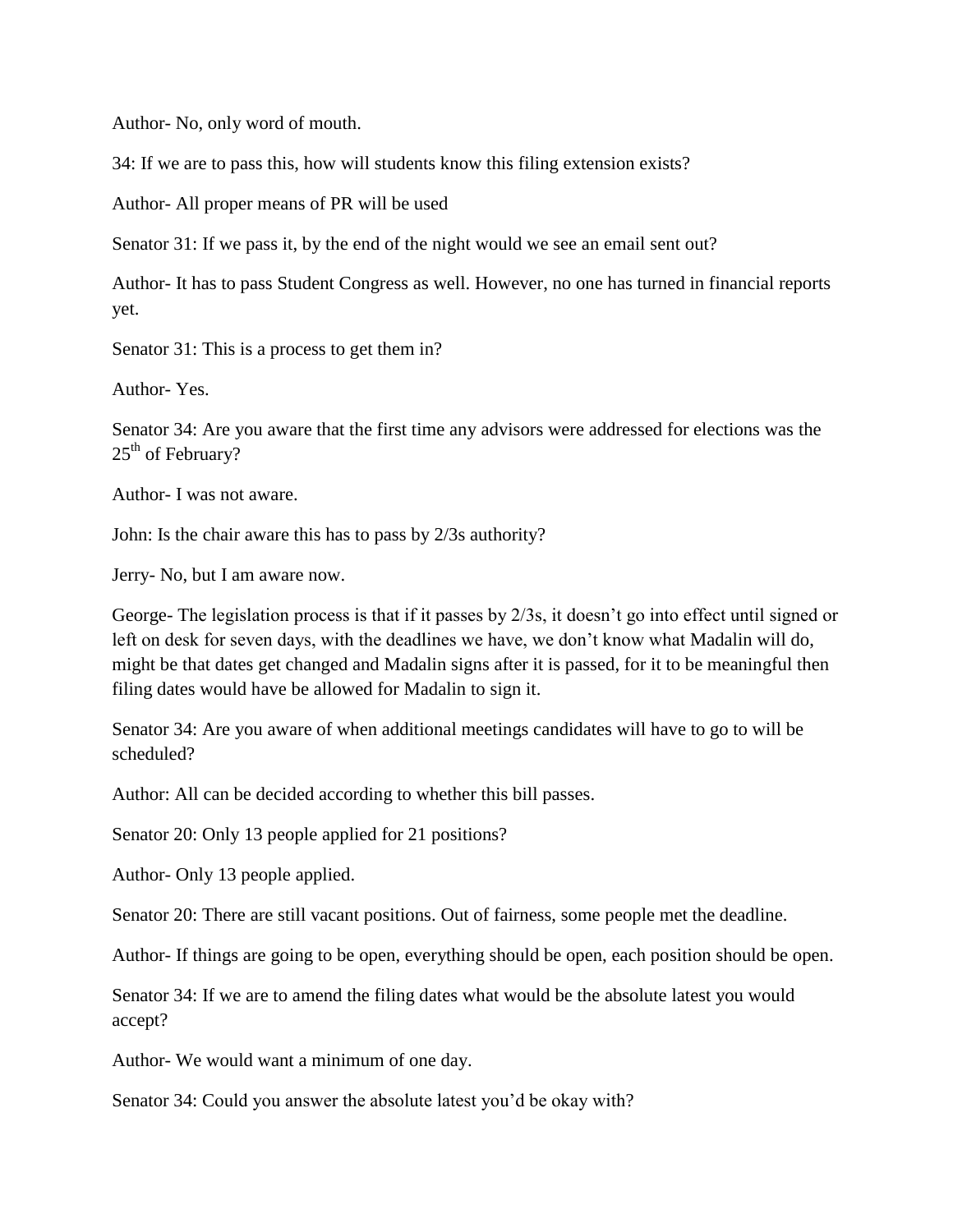Author- Where ten days begin, one day after it.

Senator 75: Do you know how many people took incorrect forms?

Author- No.

Senator 5 [to Matt]: When did you begin your filing process?

Matt: I did my research several months in advance and calculated dates in advanced, talked with George, I had never seen the March dates publicized, thought it was February.

Senator 34: Would you change the deadline to spring break?

Author: No.

Senator 34: What about the  $24<sup>th</sup>$  after spring break?

Author- Yes

Senator 34: Are there any regulations against oral campaigning previous to a filing or attending meetings?

Author- No, we only control social media and financial aspects.

Matt: Campus wide elections spending cap of 2000 dollars, a lot of time students will make arrangements for Greek organizations, both made arrangements but since we were unopposed we cancelled those arrangements while we thought we were unopposed, we no longer have that funding, in the months prior to filing I've made plans with the assumption we've been running against other candidates, since we're unopposed we haven't reached out to certain groups

Senator 10: In the event that this doesn't pass, what is the procedure for fulfilling the vacancies?

Author- There is no other election, only appointment.

Senator 88: There is confusion about new dates, the existing dates are according to the code are established, no concrete dates written down, standing policy, when talking about new dates what dates were published.

Author- The only official publicized dates were the last week of February, to make everything fair, to get a good voter turnout, thought it best to extend filing deadline.

Senator 31 [to Matt]: Do you expect to have stiffer competition if we extend the filing dates?

Matt: I have no idea

Senator 48 [to author]: You have said that reopening would increase dates, do you think students would respond by voting?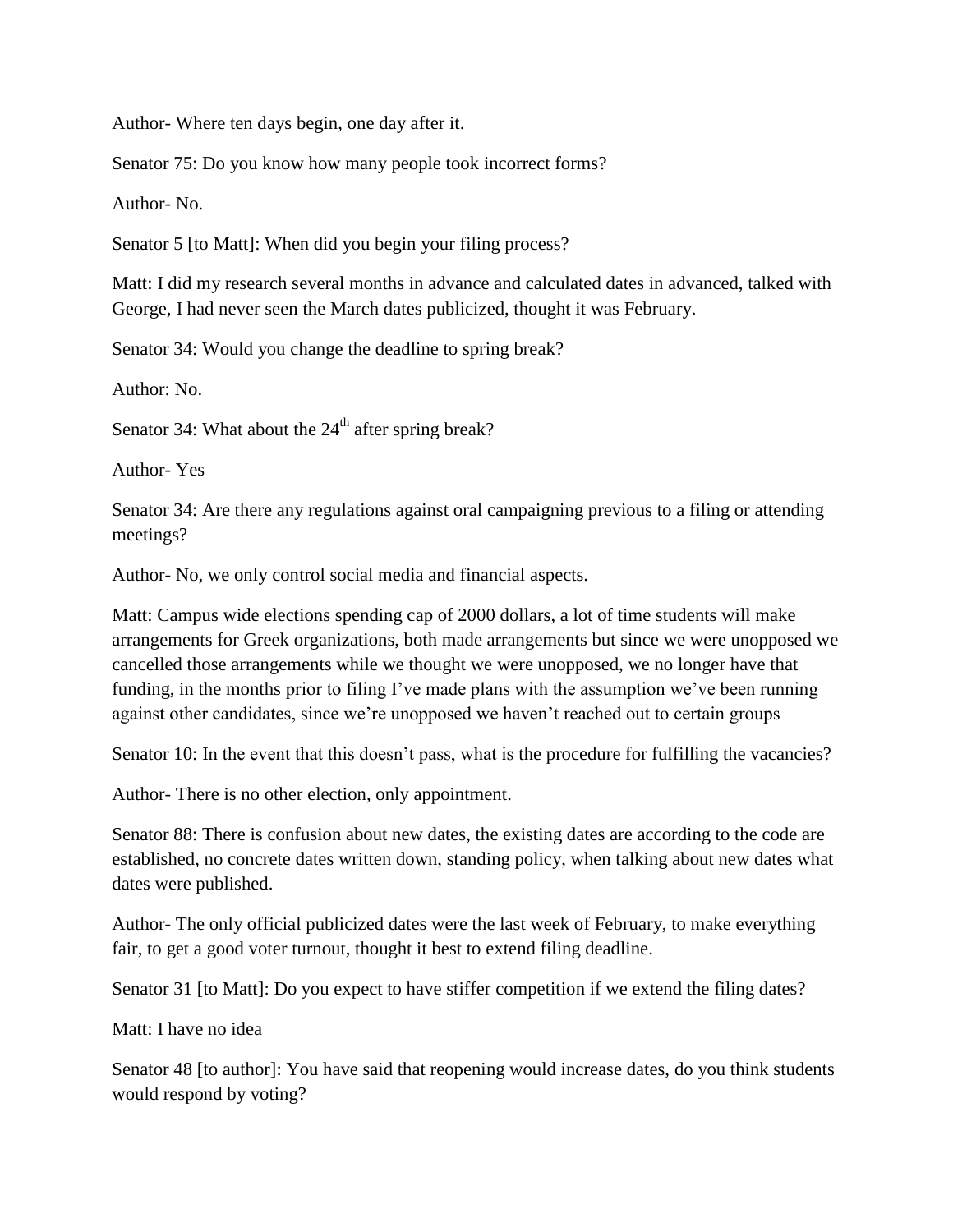Author- Yes, I think there would be more voting, but the real reason is to give everyone an equal footing.

Senator 34: Are you aware that there was nothing posted on the OU website about filing dates or the election dates? Is the chair aware we have been looking for these dates and have not been notified?

Jerry: No.

Senator 75 calls for a placard vote, second by Senator 88, no objections.

Placards in favor: 72 86 71 12 32 45 31 76 75 34 85 83 80 7 8 56 22 21 33

Placards opposed 23 11 10 6 5 52 55 20 19 78 57 97 46 38 37 88 98 13 77 29 47 48 79 53 89 62 41

The bill does not pass.

Senator 38: In special orders, I would just like to give consideration to next meeting being on last day of spring break, would be in favor of majority vote to move meeting.

Chair- Entertain motion to move from one date to another, it is currently on the next Sunday of spring break, move to  $30^{\text{th}}$ .

Motion by Senator 38, second by Senator 45.

Senator 5: Will we meet two weeks in a row?

Jerry- Yes

Motion on floor

Two opposed, next meeting will be on  $30^{\text{th}}$ .

GS14-04 Emergency Allocation Act #10

Motion by Senator 75, second by Senator 86, bill is on floor.

Ozaire: This is the tenth emergency funding, we interviewed 3 organizations, we allocated \$1,715 to these organizations.

75: What is the Oklahoma group?

Author- They help consult non profits.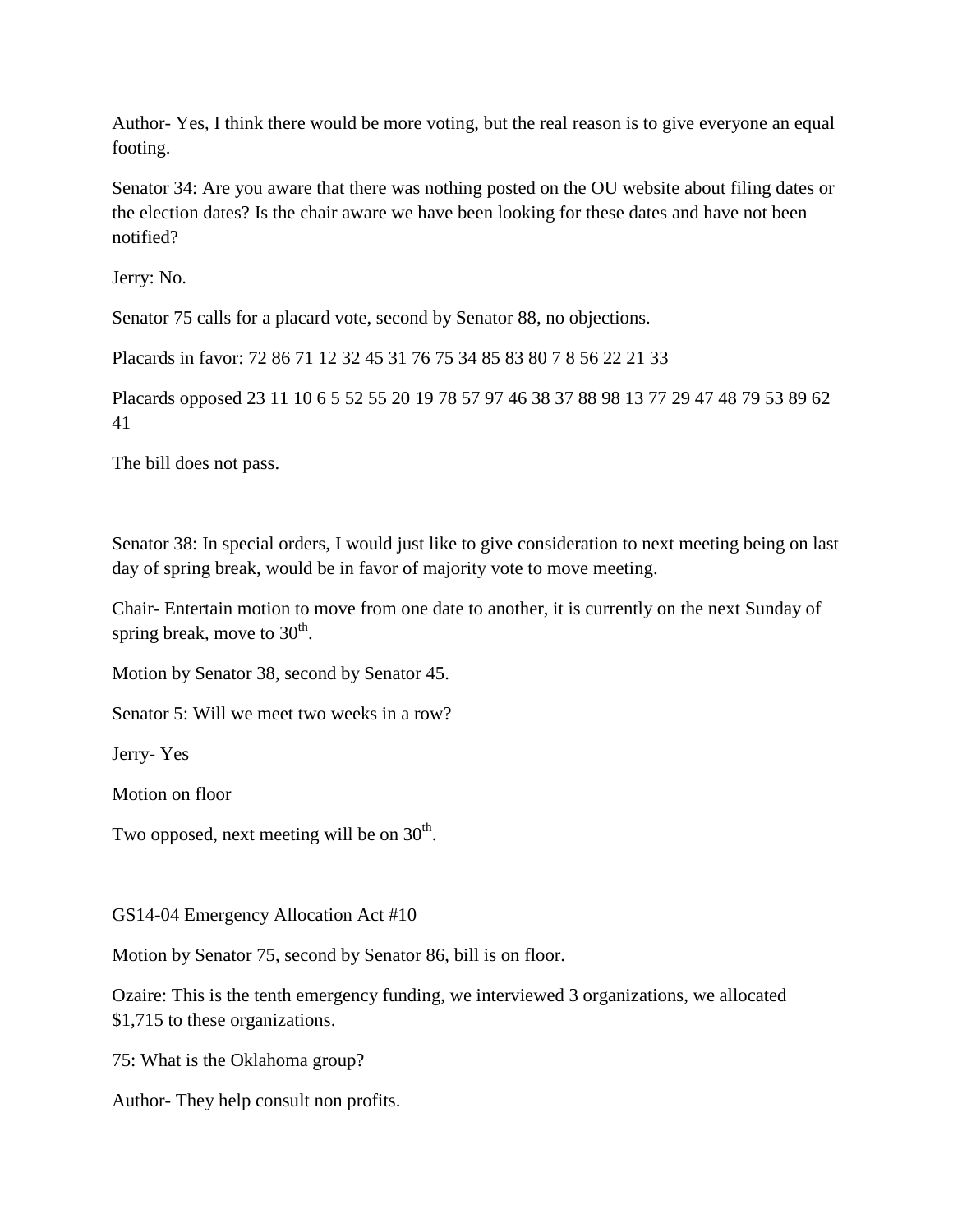Motion by Senator 75 to pass by unanimous consent, second Senator 20, no opposition, bill passes.

GS14-05 Election Voting Procedures Act

Motion to bring to floor by Senator 45, second by Senator 34, no opposition.

Author- Went through title VII, changed a few different things, defined what a majority was, now 50% plus 1, 2000 dollars for all campaign spending, deadline is moved to 4 p.m. from 5 p.m., allowed campaigns to distribute buttons, better procedures for runoffs, if three people are running for two slots, changes fines violations, added three strikes, violate three or more time can be disqualified.

Senator 34: Does this first addition of 50% plus 1, if there are three presidential platforms, does the person still need 50% plus 1?

Author- Yes

Senator 88: Why three strikes as opposed to one or two?

Author- Three strikes is a common phrase, if you make three mistakes, we will take into account whether they are on purpose and act accordingly.

Senator 34: If we pass, would this go into effect for this election?

Author- Yes, ma'am.

Move to pass by unanimous consent by Senator 20, second by Senator 31, no opposition, bill passes.

GS14-06 Where Do I Vote Act-Polling Locations for the Spring 2014 Election

Motion to bring bill to the floor by Senator 45, second by Senator 86, bill on floor.

Ovik: Three polling sites, people barely showed up, bringing it down to one, same process but only one place.

Motion to pass by unanimous consent by Senator 34, second by Senator 31, no objections, bill passes.